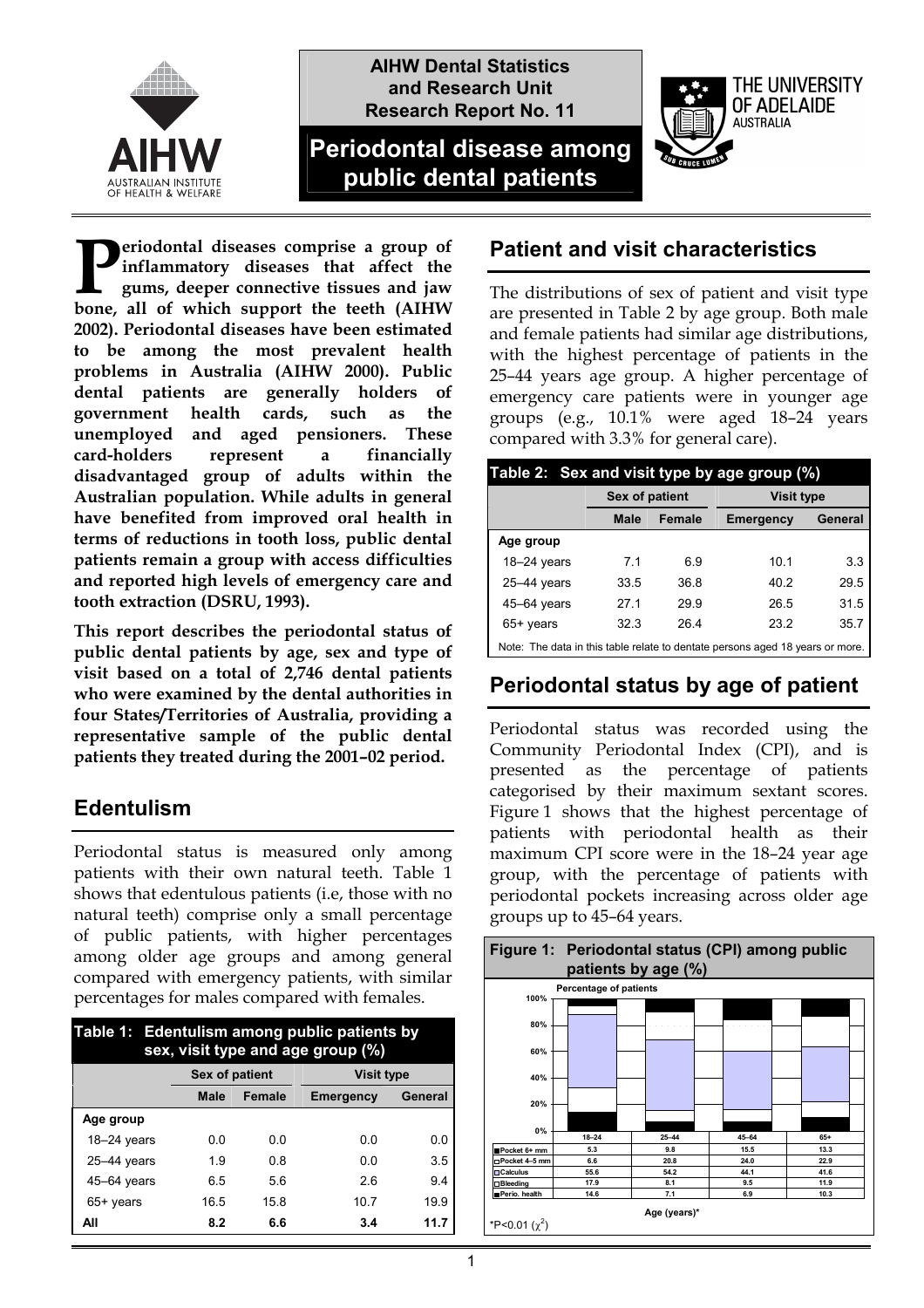### **Periodontal status by age and sex**

Figure 2 shows periodontal status by age and sex. Both male and female patients showed the characteristic pattern by age, with the percentage of patients with periodontal pockets increasing across older age groups up to 45–64 years.

A higher percentage of male patients had periodontal pockets compared with female patients in each age group, with the most pronounced differences among younger patients.



## **Periodontal status by age and visit type**

Figure 3 examines periodontal status by age and visit type. Periodontal pockets varied by visit type but there were no clear trends.

A lower percentage of emergency patients had pockets (both 4–5 mm and 6+ mm) among 18–24-year-olds.



However, among 25–44 and 45–64-year-olds, the percentage of patients with 4–5 mm pockets was similar between emergency and general patients, while a higher percentage of emergency patients had pockets 6+ mm compared with general patients.

In contrast, among 65+-year-olds, the percentage of patients with 6+ mm pockets was similar between emergency and general patients, while a lower percentage of emergency patients had pockets 4–5 mm compared with general patients.

### **Number of teeth**

Patterns of periodontal disease may be influenced by the number of teeth that are present. The observation that the prevalence of pockets no longer increases past the age of 45 years may be due to a survivor effect, whereby relatively healthy teeth are retained in older age, and teeth with deep pockets are more likely to be extracted.

Table 3 shows the number of teeth present by sex, visit type and age. The number of teeth that were present declined across successively older age groups, with a similar pattern observed for both male and female patients and for emergency and general patients. Such a pattern is consistent with a survivor effect related to periodontal pockets and tooth loss by age of patient, but not by sex or visit type.

| Table 3: Number of teeth: by sex, visit type and<br>age group (mean)          |                     |           |           |       |              |
|-------------------------------------------------------------------------------|---------------------|-----------|-----------|-------|--------------|
|                                                                               | Age group (years) * |           |           |       |              |
|                                                                               | $18 - 24$           | $25 - 44$ | $45 - 64$ | $65+$ | <b>Total</b> |
| Sex <sup>NS</sup>                                                             |                     |           |           |       |              |
| Male                                                                          | 29.8                | 25.4      | 19.8      | 15.4  | 20.8         |
| Female                                                                        | 30.0                | 25.7      | 19.3      | 15.6  | 21.5         |
| Visit type NS                                                                 |                     |           |           |       |              |
| Emergency                                                                     | 29.8                | 25.6      | 19.2      | 15.5  | 21.9         |
| General                                                                       | 30.4                | 25.5      | 19.8      | 15.7  | 20.4         |
| Total                                                                         | 29.9                | 25.6      | 19.5      | 15.5  | 21.2         |
|                                                                               |                     |           |           |       |              |
| *P<0.01; NS: not significant (ANOVA)                                          |                     |           |           |       |              |
| Note: The data in this table relate to dentate persons aged 18 years or more. |                     |           |           |       |              |

In order to more fully understand the effects of age, sex, visit type and number of teeth on periodontal status, the next section analyses the presence or absence of periodontal pockets 6+ mm using multivariate logistic regression to estimate the effect of each variable after controlling for the effects of the other variables.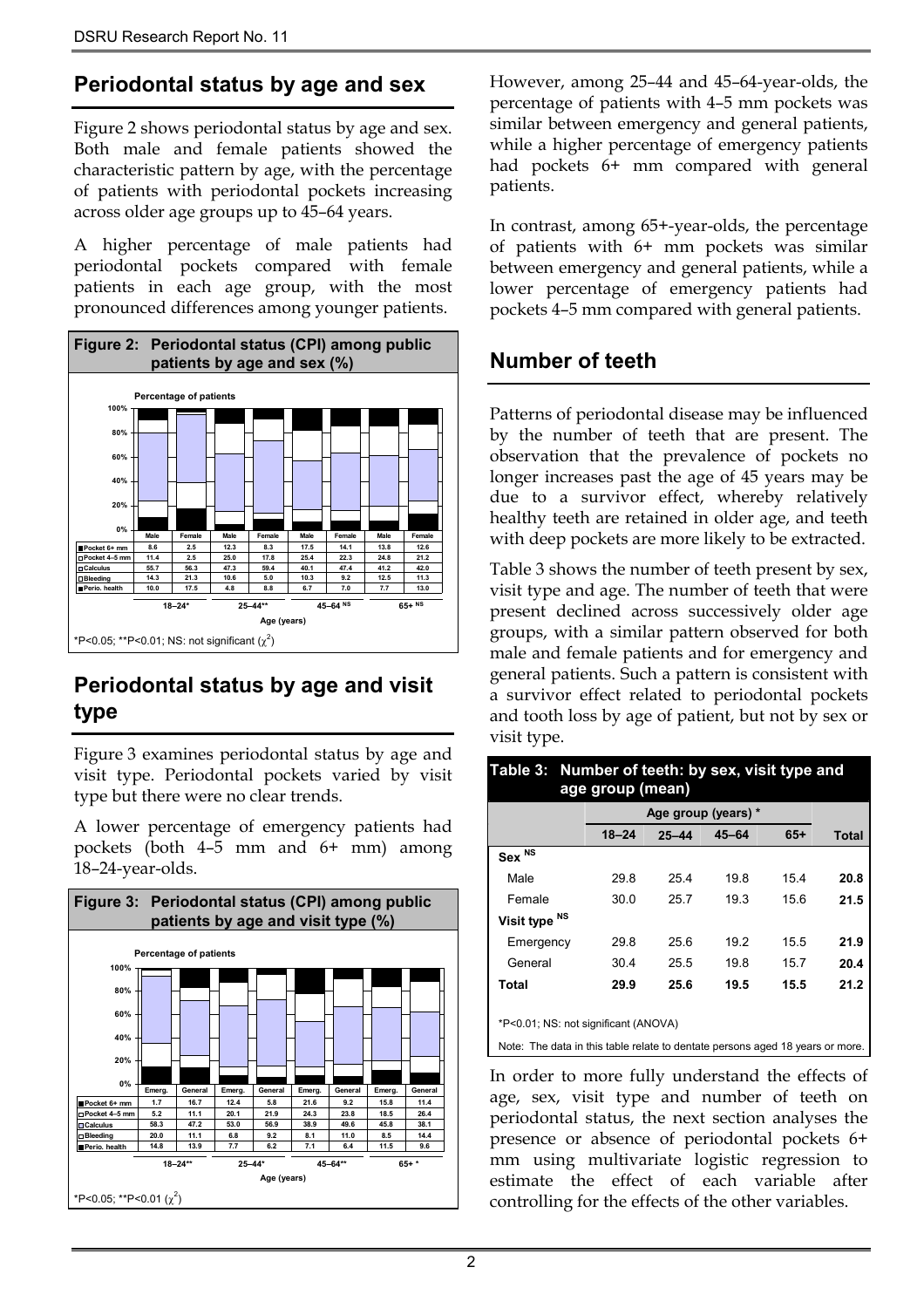# **Periodontal pockets**

Table 4 presents the odds ratios from a logistic regression of presence of periodontal pockets 6+ mm. An odds ratio of 1.0 indicates that the odds of the outcome variable are the same for the explanatory variable in relation to the reference category. Odds ratios greater than 1.0 indicate higher odds of the outcome for the explanatory variable in relation to the reference category, and odds ratios less than 1.0 indicate lower odds of the outcome for the explanatory variable in relation to the reference category.

|                                             |               | group, sex, visit type and number of teeth<br>95% confidence<br>interval |                |                     |  |
|---------------------------------------------|---------------|--------------------------------------------------------------------------|----------------|---------------------|--|
|                                             | Odds<br>ratio | Lower<br>bound                                                           | Upper<br>bound | Sig.                |  |
| Age group                                   |               |                                                                          |                |                     |  |
| $18 - 24$ years                             | 0.37          | 0.16                                                                     | 0.82           | $*0.015$            |  |
| $25 - 44$ years                             | 0.67          | 0.46                                                                     | 0.97           | $*0.034$            |  |
| 45-64 years                                 | 1.15          | 0.81                                                                     | 1.62           | $NS0.434$           |  |
| $65+$ years                                 | 1.00          | reference                                                                |                |                     |  |
| <b>Sex</b>                                  |               |                                                                          |                |                     |  |
| Male                                        | 1.39          | 1.05                                                                     | 1.83           | $*0.020$            |  |
| Female                                      | 1.00          | reference                                                                |                |                     |  |
| <b>Visit type</b>                           |               |                                                                          |                |                     |  |
| Emergency                                   | 1.79          | 1 34                                                                     | 2.39           | $*$ 0.000           |  |
| General                                     | 1.00          | reference                                                                |                |                     |  |
| Number of<br>teeth                          |               |                                                                          |                |                     |  |
| $1 - 10$                                    | 1.00          | reference                                                                |                |                     |  |
| $11 - 31$                                   | 1.49          | 0.55                                                                     | 3.66           | <sup>NS</sup> 0.367 |  |
| 32                                          | 1.42          | 0.63                                                                     | 3.54           | <sup>NS</sup> 0.467 |  |
| *statistically significant at P<0.05 level  |               |                                                                          |                |                     |  |
| **statistically significant at P<0.01 level |               |                                                                          |                |                     |  |
| NS: not statistically significant           |               |                                                                          |                |                     |  |

Significant effects were observed for age of patient, sex of patient and visit type (Table 4). Younger patients showed lower odds of having pockets 6+ mm, 0.37 times lower for 18–24-year-olds and 0.67 times lower for 25–44-year-olds compared with the reference group of 65+-year-olds. Males had higher odds of pockets 6+ mm (1.39 times) compared to the reference category of female patients. Patients attending for emergency care had higher odds of pockets 6+ mm (1.79) compared with general care patients. The number of teeth was not significantly associated with pockets 6+ mm.

### **Adult Dental Programs Survey**

The Adult Dental Programs Survey is a random sample of adult patients attending for publicfunded dental care. Data were collected by State/Territory dental services on the oral health status of patients, characteristics of patients, details of visits and type of services provided.

Oral health measures were assessed by dentists during the initial visit of a course of care. Written instructions for indices (e.g., CPI) were used, but there was no formal calibration of dentists in diagnostic criteria.

Dentists were instructed to evaluate oral health status using visual and tactile information alone, in conjunction with the definitions supplied.

A periodontal probe was used to measure pocket depth (from gingival crest to the base of the pocket) and to detect subgingival calculus or bleeding.

Periodontal status was recorded using the Community Periodontal Index (World Health Organization, 1997). A score of 0 (periodontal health), 1 (gingival bleeding), 2 (calculus at any supra- or sub-gingival site), 3 (pocket of 4–5 mm), or 4 (pocket of 6 mm or more) was scored for each dentate sextant. All teeth in a sextant were examined and the most severe periodontal condition observed was recorded as the sextant score. Sextants were defined by tooth position, with molars and premolars making up four posterior sextants, and canines and incisors making up two anterior sextants. Third molars were excluded unless they were functioning in the place of second molars. Sextants were excluded (code X) when there were no teeth present or only one tooth which could be probed. If there was only one tooth in a sextant, the score for this single tooth could be carried forward for consideration in assessing the adjacent sextant.

Visit type was classified as 'emergency' if the course of care was initiated for relief of pain; otherwise visit type was classified as 'general'.

Data were weighted using the estimated number of persons whose last dental visit was public-funded within the last year for persons aged 18 years or more from the National Dental Telephone Interview Survey 1999. These weighted data are representative of the number of adults receiving public-funded dental care for each of the participating States/Territories.